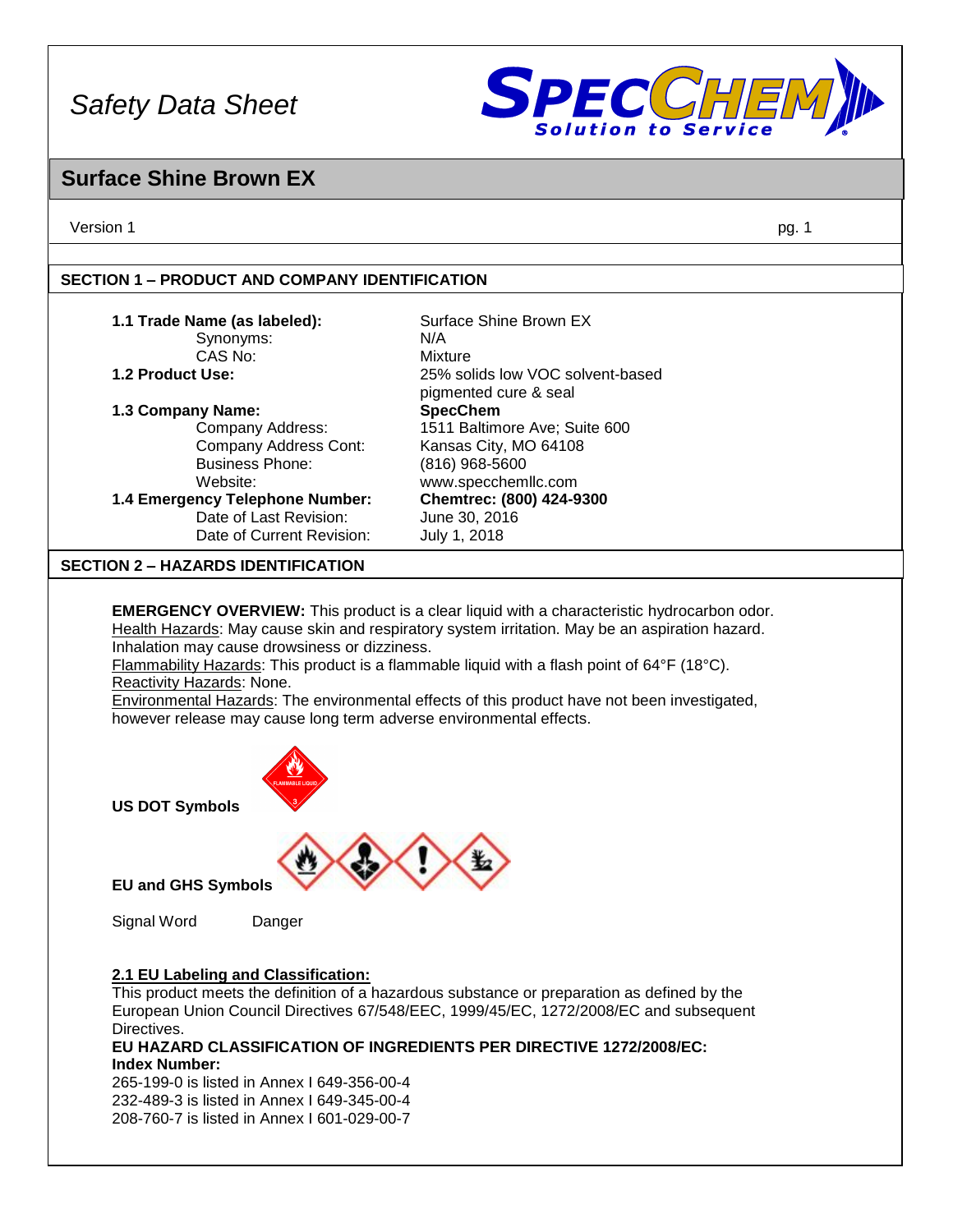

### **Surface Shine Brown EX**

| Version 1                                                                                                                                   | pg. 2                                                           |
|---------------------------------------------------------------------------------------------------------------------------------------------|-----------------------------------------------------------------|
| Substances not listed either individually or in group entries must be self classified.<br><b>Components Contributing to Classification:</b> | Petroleum naptha, light aromatic, Dimethyl                      |
|                                                                                                                                             | Carbonate, 1,2,4,-Trimethylbenzene, 1,3,5 -<br>Trimethylbenzene |
| 2.2 Label Elements:                                                                                                                         |                                                                 |
| <b>GHS Hazard Classifications:</b>                                                                                                          | Flammable Liquid Category 2                                     |
|                                                                                                                                             | <b>Skin Irritation Category 2</b>                               |
|                                                                                                                                             | Germ Cell Mutagenicity Category 1B                              |
|                                                                                                                                             | Carcinogenicity Category 1B                                     |
|                                                                                                                                             | STOT - SE Category 3 (Respiratory System,                       |
|                                                                                                                                             | Central Nervous System)                                         |
|                                                                                                                                             | <b>Aspiration Hazard Category 1</b>                             |
|                                                                                                                                             | <b>Chronic Aquatic Toxicity Category 2</b>                      |
| <b>Hazard Statements:</b>                                                                                                                   | H225 Highly flammable liquid and vapour                         |
|                                                                                                                                             | H315 Causes skin irritation                                     |
|                                                                                                                                             | H340 May cause genetic defects                                  |
|                                                                                                                                             | H350 May cause cancer                                           |
|                                                                                                                                             | H335 May cause respiratory irritation                           |
|                                                                                                                                             | H336 May cause drowsiness or dizziness                          |
|                                                                                                                                             | H304 May be fatal if swallowed and enters                       |
|                                                                                                                                             | airways                                                         |
|                                                                                                                                             | H411 Toxic to aquatic life with long lasting                    |
|                                                                                                                                             | effects                                                         |
| <b>Precautionary Statements:</b>                                                                                                            | P210 Keep away from heat/sparks/open                            |
|                                                                                                                                             | flames/hot surfaces. No smoking.                                |
|                                                                                                                                             | P233 Keep container tightly closed.                             |
|                                                                                                                                             | P240 Ground/Bond container and receiving                        |
|                                                                                                                                             | equipment.                                                      |
|                                                                                                                                             | P241 Use explosion-proof                                        |
|                                                                                                                                             | electrical/ventilating/lighting equipment.                      |
|                                                                                                                                             | P242 Use only non-sparking tools.                               |
|                                                                                                                                             | P243 Take precautionary measures against                        |
|                                                                                                                                             | static discharge.                                               |
|                                                                                                                                             | P280 Wear protective gloves/eye                                 |
|                                                                                                                                             | protection/face protection.                                     |
|                                                                                                                                             | P264 Wash thoroughly after handling.                            |
|                                                                                                                                             | P201 Obtain special instructions before use.                    |
|                                                                                                                                             | P202 Do not handle until all safety precautions                 |
|                                                                                                                                             | have been read and understood.                                  |
|                                                                                                                                             |                                                                 |
|                                                                                                                                             | P261 Avoid breathing                                            |
|                                                                                                                                             | dust/fume/gas/mist/vapours/spray.                               |
|                                                                                                                                             | P271 Use only outdoors or in a well-ventilated                  |
|                                                                                                                                             | area.                                                           |
|                                                                                                                                             | P273 Avoid release to the environment.                          |
| <b>Response Statements:</b>                                                                                                                 | P303+P361+P353 IF ON SKIN (or hair): Take                       |
|                                                                                                                                             | off immediately all contaminated clothing. Rinse                |
|                                                                                                                                             | skin with water/shower.                                         |
|                                                                                                                                             |                                                                 |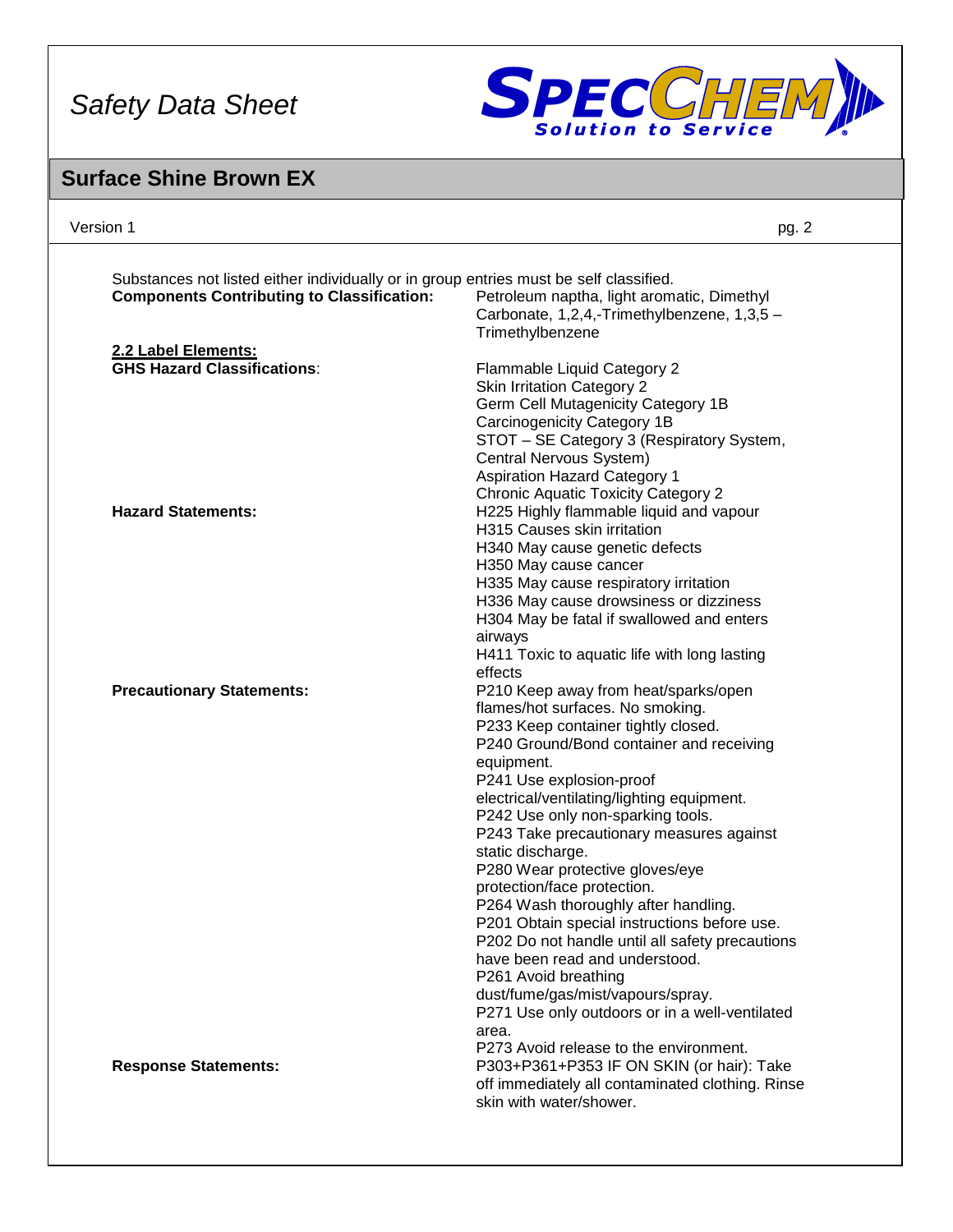

Serious Eye Damage/Eye Irritation Category 2

### **Surface Shine Brown EX**

| Version 1      |                                                                                                                                                                                                                                                                                                                                                                                                                                                                         |                                                                                                                                                                             |                |                                                                                      | pg. 3                                                                                                                                                                                                                                                                                                                                       |
|----------------|-------------------------------------------------------------------------------------------------------------------------------------------------------------------------------------------------------------------------------------------------------------------------------------------------------------------------------------------------------------------------------------------------------------------------------------------------------------------------|-----------------------------------------------------------------------------------------------------------------------------------------------------------------------------|----------------|--------------------------------------------------------------------------------------|---------------------------------------------------------------------------------------------------------------------------------------------------------------------------------------------------------------------------------------------------------------------------------------------------------------------------------------------|
|                |                                                                                                                                                                                                                                                                                                                                                                                                                                                                         |                                                                                                                                                                             |                | extinction.<br>instructions on this label).<br>advice/attention<br>advice/attention. | P370+P378 In case of fire: Use dry sand, dry<br>chemical or alcohol-resistant foam for<br>P302+P352 IF ON SKIN: Wash with plenty of water.<br>P321 Specific treatment (see supplemental first aid<br>P332+P313 If skin irritation occurs: Get medical<br>P364 Wash clothing before reuse.<br>P308+P313 IF exposed or concerned: Get medical |
|                | <b>Storage Statements:</b>                                                                                                                                                                                                                                                                                                                                                                                                                                              |                                                                                                                                                                             |                | POISON Center/doctor.<br>P331 Do NOT induce vomiting.<br>P391 Collect spillage.      | P304+P340 IF INHALED: Remove person to fresh air<br>and keep comfortable for breathing.<br>P312 Call a POISON Center/doctor if you feel unwell.<br>P301+P310 IF SWALLOWED: Immediately call a<br>P403+P235 Store in a well-ventilated place. Keep cool.                                                                                     |
|                | <b>Disposal Statements:</b>                                                                                                                                                                                                                                                                                                                                                                                                                                             | P233 Keep container tightly closed.<br>P405 Store locked up.<br>P501 Dispose of contents/container in accordance with<br>local/regional/national/international regulations. |                |                                                                                      |                                                                                                                                                                                                                                                                                                                                             |
|                | 2.3 Health Hazards or Risks From Exposure:<br><b>Symptoms of Overexposure by Route of Exposure:</b><br>symptoms of overexposure are described in the following paragraphs.<br>Acute:<br>cracking.<br>Eye Contact: Direct contact to the eyes may be irritating.<br>Ingestion: May cause lung damage if aspirated.<br>Chronic: Repeated exposure may cause skin dryness or cracking.<br><b>Target Organs:</b><br>Acute: Skin, Respiratory System, Lungs<br>Chronic: Skin |                                                                                                                                                                             |                |                                                                                      | The most significant routes of overexposure for this product are by contact with skin or eyes. The<br>Inhalation: May cause respiratory tract irritation. May cause headaches, drowsiness, or dizziness.<br>Skin Contact: May cause moderate irritation to skin. Repeated exposure may cause skin dryness or                                |
|                | <b>SECTION 3 - COMPOSITION / INFORMATION ON INGREDIENTS</b>                                                                                                                                                                                                                                                                                                                                                                                                             |                                                                                                                                                                             |                |                                                                                      |                                                                                                                                                                                                                                                                                                                                             |
|                | <b>Hazardous Ingredients</b>                                                                                                                                                                                                                                                                                                                                                                                                                                            | WT%                                                                                                                                                                         | <b>CAS No.</b> | <b>EINECS No.</b>                                                                    | <b>Hazard Classification</b>                                                                                                                                                                                                                                                                                                                |
| light aromatic | Petroleum naptha,                                                                                                                                                                                                                                                                                                                                                                                                                                                       | $< 20\%$                                                                                                                                                                    | 64742-95-6     | 265-199-0                                                                            | Flam. Liq. 3; Skin Irrit. 2; Carc. 1B, Muta. 1B; STOT<br>SE 3; ASP. Tox. 1, Aquatic Chronic 2                                                                                                                                                                                                                                               |
|                | Dimethyl Carbonate                                                                                                                                                                                                                                                                                                                                                                                                                                                      | < 50%                                                                                                                                                                       | 616-38-6       | 210-478-4                                                                            | Flam. Liq. 2; H225                                                                                                                                                                                                                                                                                                                          |
|                | 1,2,4,-Trimethylbenzene                                                                                                                                                                                                                                                                                                                                                                                                                                                 | < 10%                                                                                                                                                                       | 95-63-6        | 202-436-9                                                                            | Flam. Liq. 3; Acute Inhalation Tox. 4; Skin Irr. 2;<br><b>Corious Eve Demage/Eve Irritation Cotogory 2</b>                                                                                                                                                                                                                                  |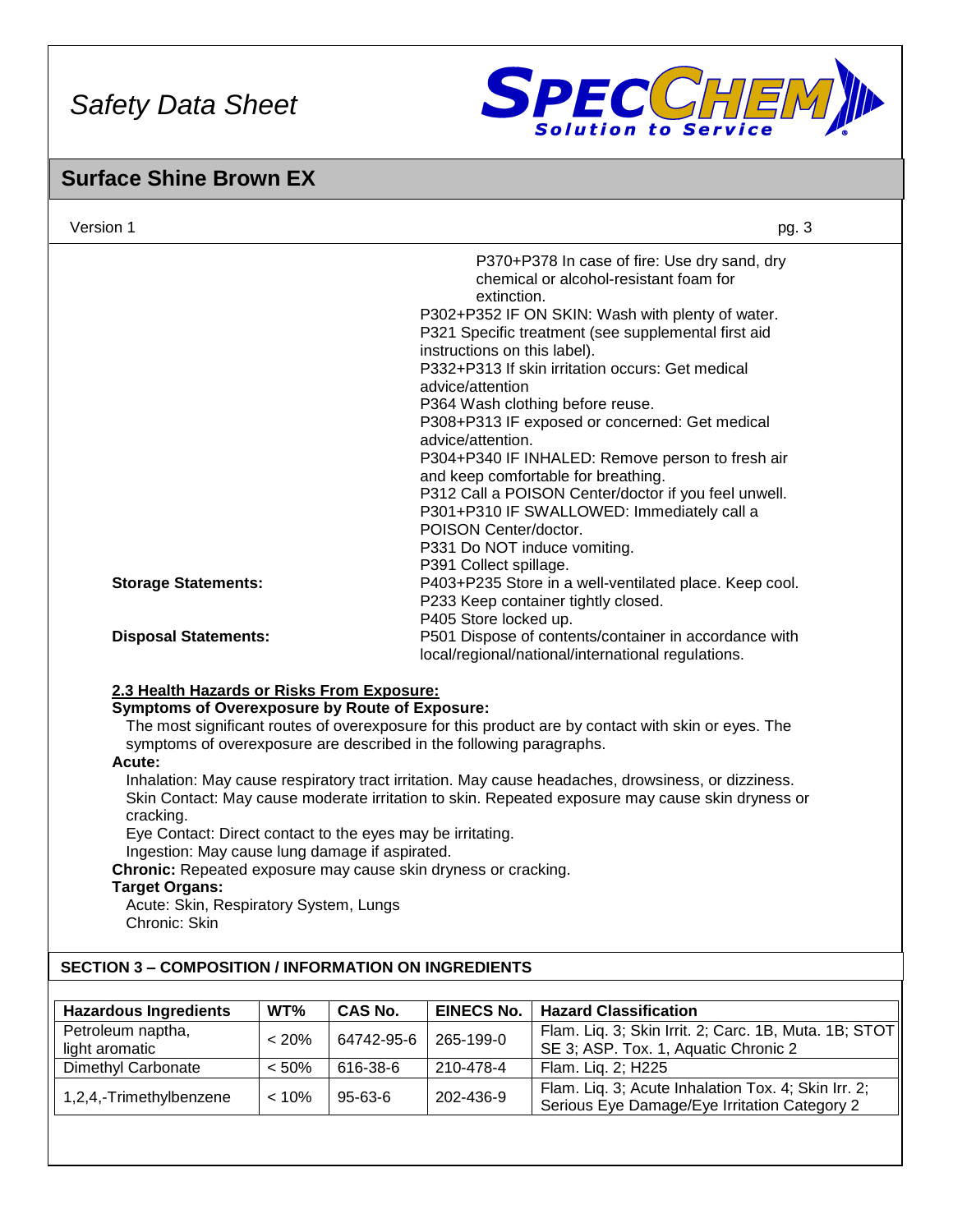

### **Surface Shine Brown EX**

| Version 1                                                           |                                                                                                                                                   |                                                                                                                         |                                                | pg. 4                                                                                                                                                                                                                                                                                                                                     |
|---------------------------------------------------------------------|---------------------------------------------------------------------------------------------------------------------------------------------------|-------------------------------------------------------------------------------------------------------------------------|------------------------------------------------|-------------------------------------------------------------------------------------------------------------------------------------------------------------------------------------------------------------------------------------------------------------------------------------------------------------------------------------------|
|                                                                     |                                                                                                                                                   |                                                                                                                         |                                                | Specific target organ toxicity (single exposure)<br>Category 3                                                                                                                                                                                                                                                                            |
| 1,3,5 - Trimethylbenzene                                            | $< 2\%$                                                                                                                                           | 108-67-8                                                                                                                | 203-604-4                                      | Flam. Liq. 3; Skin Irrit. 2; STOT SE 3; Aquatic<br>Acute 2; Aquatic Chronic 2;                                                                                                                                                                                                                                                            |
| <b>Proprietary Solvent Blend</b>                                    | < 20%                                                                                                                                             | N/E                                                                                                                     | N/E                                            | N/E                                                                                                                                                                                                                                                                                                                                       |
| Copolymer of Styrene and<br>2-Ethylhexylacrylate                    | $< 30\%$                                                                                                                                          | 25153-46-2                                                                                                              | N/A                                            |                                                                                                                                                                                                                                                                                                                                           |
| respiratory sensitizers).                                           |                                                                                                                                                   |                                                                                                                         |                                                | Balance of other ingredients are non-hazardous or less than 1% in concentration (or 0.1% for carcinogens, reproductive toxins, or                                                                                                                                                                                                         |
|                                                                     |                                                                                                                                                   |                                                                                                                         |                                                | Note: All WHMIS required information is included in appropriate sections based on the ANSI Z400.1-2010 format.<br>This product has been classified in accordance with the hazard criteria of the CPR and the MSDS contains all the<br>information required by the CPR, EU Directives and the Japanese Industrial Standard JIS Z 7250:2000 |
| <b>SECTION 4 - FIRST AID MEASURES</b>                               |                                                                                                                                                   |                                                                                                                         |                                                |                                                                                                                                                                                                                                                                                                                                           |
|                                                                     |                                                                                                                                                   |                                                                                                                         |                                                |                                                                                                                                                                                                                                                                                                                                           |
| <b>4.1 Description of First Aid Measures:</b>                       |                                                                                                                                                   |                                                                                                                         |                                                |                                                                                                                                                                                                                                                                                                                                           |
| <b>Eye Contact:</b>                                                 |                                                                                                                                                   |                                                                                                                         |                                                | If product enters the eyes, flush with plenty of water or eye wash                                                                                                                                                                                                                                                                        |
|                                                                     |                                                                                                                                                   |                                                                                                                         |                                                | solution for several minutes. Remove contacts if present and easy to do.                                                                                                                                                                                                                                                                  |
|                                                                     |                                                                                                                                                   |                                                                                                                         | Seek medical attention if irritation persists. |                                                                                                                                                                                                                                                                                                                                           |
| <b>Skin Contact:</b>                                                |                                                                                                                                                   | Wash skin thoroughly with soap and water after handling. Seek medical<br>attention if irritation develops and persists. |                                                |                                                                                                                                                                                                                                                                                                                                           |
| Inhalation:                                                         | If breathing becomes difficult, remove victim to fresh air. If necessary,                                                                         |                                                                                                                         |                                                |                                                                                                                                                                                                                                                                                                                                           |
|                                                                     | use artificial respiration to support vital functions. Seek medical<br>attention.                                                                 |                                                                                                                         |                                                |                                                                                                                                                                                                                                                                                                                                           |
| Ingestion:                                                          | If product is swallowed, call physician or poison center immediately. If                                                                          |                                                                                                                         |                                                |                                                                                                                                                                                                                                                                                                                                           |
| professional advice is not available, do not induce vomiting. Never |                                                                                                                                                   |                                                                                                                         |                                                |                                                                                                                                                                                                                                                                                                                                           |
|                                                                     | induce vomiting or give dilutents (milk or water) to someone who is                                                                               |                                                                                                                         |                                                |                                                                                                                                                                                                                                                                                                                                           |
|                                                                     | unconscious, having convulsions, or who cannot swallow. Seek medical<br>advice. Take a copy of the label and/or SDS with the victim to the health |                                                                                                                         |                                                |                                                                                                                                                                                                                                                                                                                                           |
| professional.                                                       |                                                                                                                                                   |                                                                                                                         |                                                |                                                                                                                                                                                                                                                                                                                                           |
| <b>Medical Conditions</b>                                           |                                                                                                                                                   |                                                                                                                         |                                                |                                                                                                                                                                                                                                                                                                                                           |
| <b>Generally Aggravated</b>                                         |                                                                                                                                                   |                                                                                                                         |                                                |                                                                                                                                                                                                                                                                                                                                           |
| <b>By Exposure:</b>                                                 |                                                                                                                                                   |                                                                                                                         |                                                | Pre-existing skin, respiratory system or eye problems may be                                                                                                                                                                                                                                                                              |
| aggravated by prolonged contact.                                    |                                                                                                                                                   |                                                                                                                         |                                                |                                                                                                                                                                                                                                                                                                                                           |
|                                                                     |                                                                                                                                                   |                                                                                                                         |                                                | 4.2 Symptoms and Effects Both Acute and Delayed: Exposure to skin, eyes, and respiratory                                                                                                                                                                                                                                                  |
|                                                                     |                                                                                                                                                   | dizziness. Aspiration hazard.                                                                                           |                                                | system may cause irritation. May cause headaches, drowsiness, or                                                                                                                                                                                                                                                                          |
|                                                                     |                                                                                                                                                   |                                                                                                                         |                                                | 4.3 Recommendations to Physicians: Treat symptoms and eliminate overexposure.                                                                                                                                                                                                                                                             |
|                                                                     |                                                                                                                                                   |                                                                                                                         |                                                |                                                                                                                                                                                                                                                                                                                                           |
| <b>SECTION 5 - FIRE FIGHTING MEASURES</b>                           |                                                                                                                                                   |                                                                                                                         |                                                |                                                                                                                                                                                                                                                                                                                                           |
|                                                                     |                                                                                                                                                   |                                                                                                                         |                                                |                                                                                                                                                                                                                                                                                                                                           |
|                                                                     |                                                                                                                                                   |                                                                                                                         |                                                |                                                                                                                                                                                                                                                                                                                                           |
| 5.1 Fire Extinguishing Materials:                                   |                                                                                                                                                   |                                                                                                                         |                                                |                                                                                                                                                                                                                                                                                                                                           |

**Use the following fire extinguishing materials: Water Spray:** No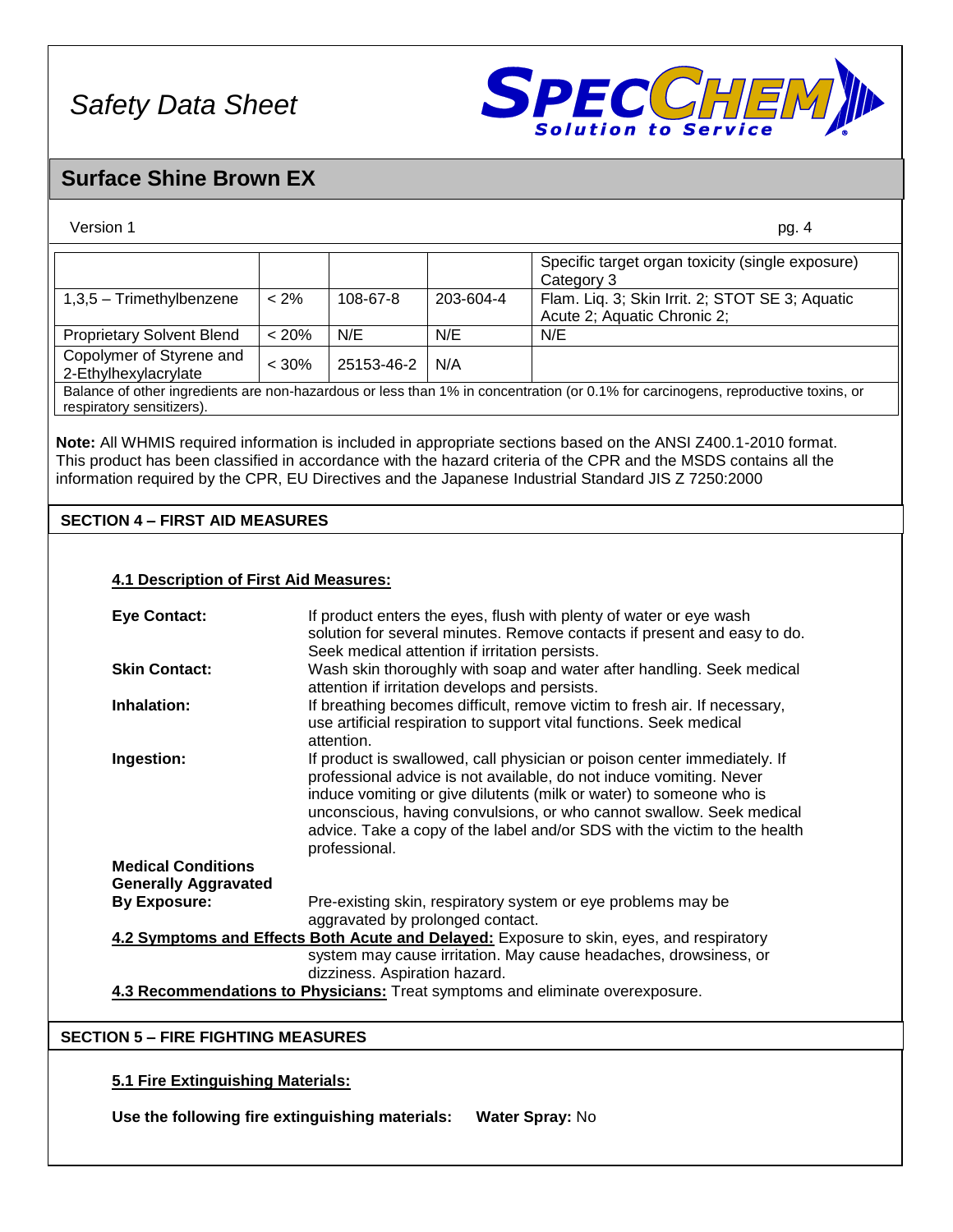

### **Surface Shine Brown EX**

Version 1 pg. 5

**Foam:** Yes **Halon:** Yes **Carbon Dioxide:** Yes **Dry Chemical:** Yes **Other:** Any "C" Class

#### **5.2 Unusual Fire and Explosion Hazards:**

**Irritating and toxic fumes may be produced at high temperatures. Use of water may result if the formation of a toxic aqueous solution. Do not allow run-off from fire fighting to enter drains or water courses.**

Explosive Sensitivity to Mechanical Impact: No Explosive Sensitivity to Static Discharge: No

#### **5.3 Special Fire-Fighting Procedures:**

- Incipient fire responders should wear eye protection.
- Structural firefighters must wear Self-Contained Breathing Apparatus (SCBA) and full protective equipment.
- Isolate materials not yet involved in the fire and protect personnel.
- Move containers from fire area if this can be done without risk; otherwise, cool with carefully applied water spray.
- If possible, prevent run-off water from entering storm drains, bodies of water, or other environmentally sensitive areas.



#### **SECTION 6 – ACCIDENTAL RELEASE MEASURES (STEPS FOR SPILLS)**

#### **6.1 Personal Precautions, Protective Equipment and Emergency Procedures:**

Use cautious judgment when cleaning up spill. Wear suitable protective clothing, gloves, and eye/face protection.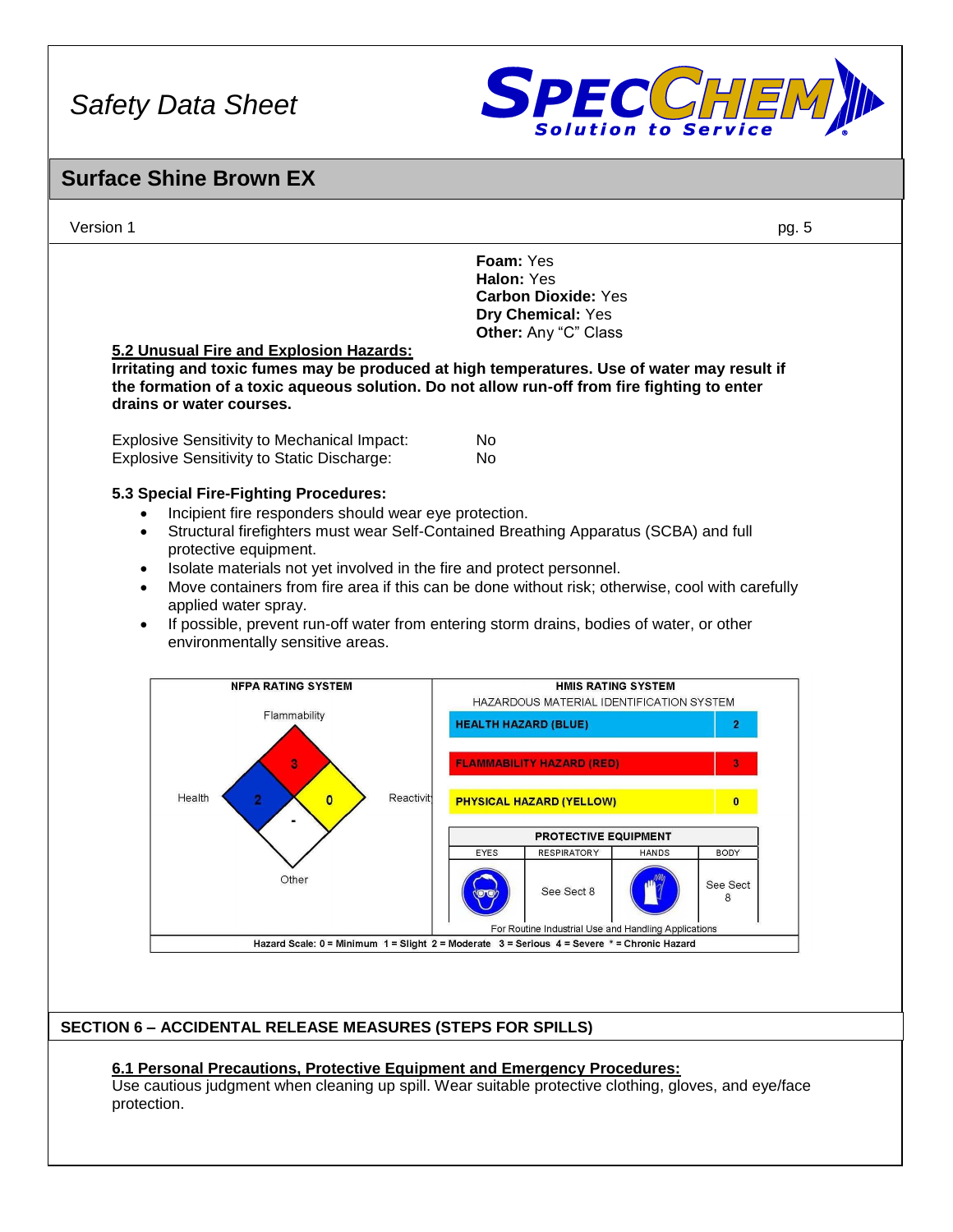

### **Surface Shine Brown EX**

Version 1 pg. 6

**6.2 Environmental Precautions:**

Construct a dike to prevent spreading. Keep out of sewers, storm drains, surface waters, and soils.

#### **6.3 Spill and Leak Response:**

#### **Small Spills:**

- Collect material via broom or mop. Place in tightly sealed containers for proper disposal.
- Approach spill areas with caution.
- If liquid was introduced, create a dike or trench to contain material.
- Soak up with absorbent material such as clay, sand or other suitable non-reactive material.

#### **Large Spills:**

- Place in leak-proof containers. Seal tightly for proper disposal.
- Dispose of in accordance with U.S. Federal, State, and local hazardous waste disposal regulations and those of Canada and its Provinces, those of Australia, Japan and EU Member States (see Section 13, Disposal Considerations).

#### **SECTION 7 - HANDLING AND STORAGE**

#### **7.1 Precautions for Safe Handling:**

To prevent eye contact under the foreseeable conditions of use, wear appropriate safety eyewear. When handling, do not eat, drink, or smoke. Wash thoroughly after handling. Do not handle or store near heat, sparks, or flame.

#### **7.2 Storage and Handling Practices:**

Keep away from incompatible materials. Keep container closed when not in use and store in well ventilated area.

#### **7.3 Specific Uses:**

25% solids solvent-based cure & seal.

#### **SECTION 8 – EXPOSURE CONTROLS / PERSONAL PROTECTION**

#### **8.1 Exposure Parameters:**

| Ingredients                      | CAS No.       | <b>OSHA PEL</b>           | <b>NIOSH PEL</b>        |
|----------------------------------|---------------|---------------------------|-------------------------|
| Petroleum naptha, light aromatic | 64742-95-6    | $2000$ mg/mg <sup>3</sup> | $350$ mg/m <sup>3</sup> |
| Dimethyl Carbonate               | 616-38-6      | None Listed               | None Listed             |
| 1,2,4,-Trimethylbenzene          | $95 - 63 - 6$ | 25 ppm                    | 25 ppm                  |
| $1,3,5$ – Trimethylbenzene       | 108-67-8      | 25 ppm                    | 25 ppm                  |
| <b>Proprietary Solvent Blend</b> | N/E           | N/E                       | N/E                     |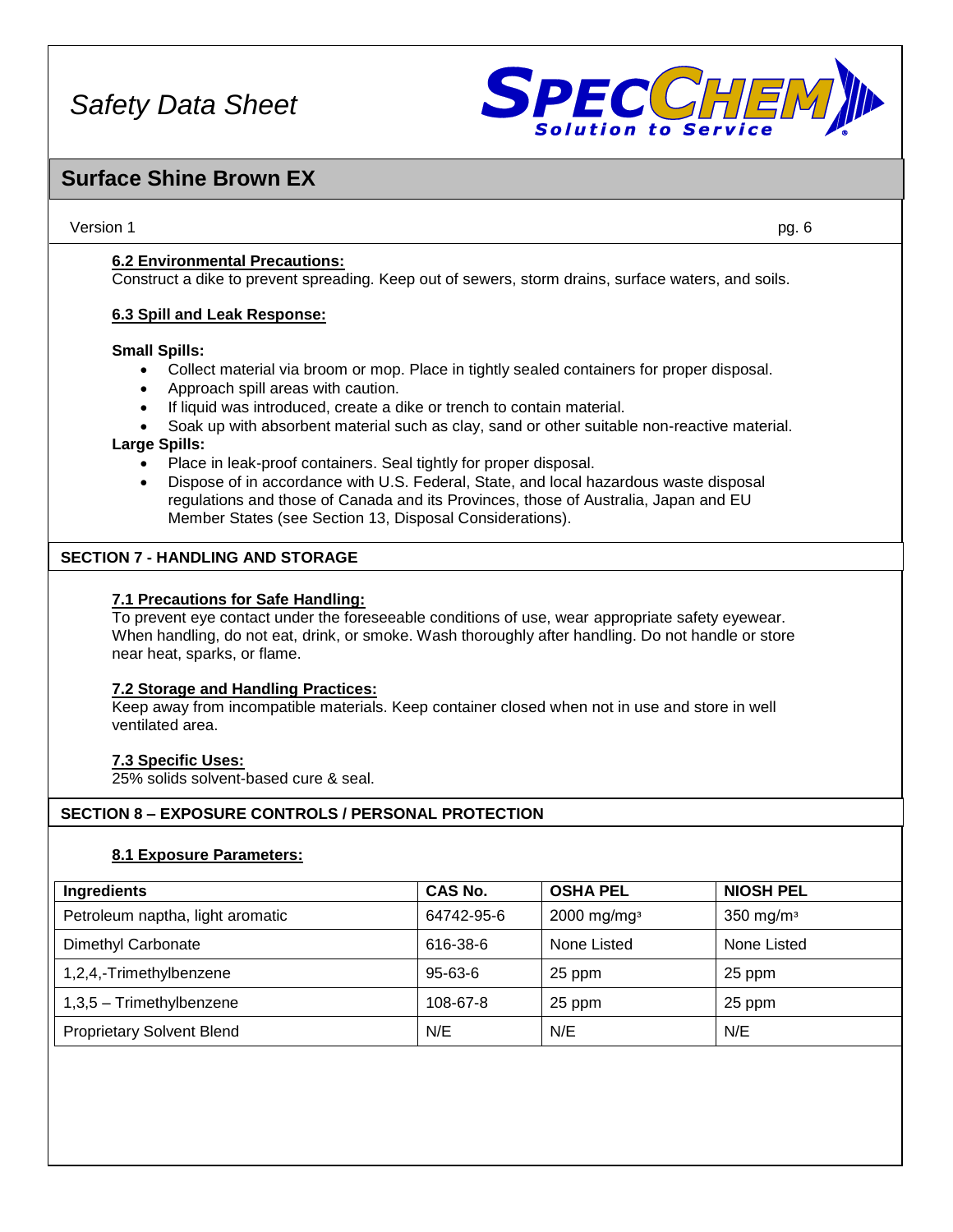

### **Surface Shine Brown EX**

| Version 1                                    | pg. 7                                                                                                                                                                                                                                                                                                                                                                                                                                                                                                 |
|----------------------------------------------|-------------------------------------------------------------------------------------------------------------------------------------------------------------------------------------------------------------------------------------------------------------------------------------------------------------------------------------------------------------------------------------------------------------------------------------------------------------------------------------------------------|
| 8.2 Exposure Controls:                       |                                                                                                                                                                                                                                                                                                                                                                                                                                                                                                       |
| <b>Ventilation and Engineering Controls:</b> | Use with adequate ventilation to ensure<br>exposure levels are maintained below the limits<br>provided above.                                                                                                                                                                                                                                                                                                                                                                                         |
| details.                                     | The following information on appropriate Personal Protective Equipment is provided to assist<br>employers in complying with OSHA regulations found in 29 CFR Subpart I (beginning at 1910.132), or<br>standards of EU member states (including EN 149 for respiratory PPE, and EN 166 for face/eye<br>protection), and those of Japan. Please reference applicable regulations and standards for relevant                                                                                             |
| <b>Respiratory Protection:</b>               | Not required for properly ventilated areas.<br>Maintain airborne contaminant concentrations<br>below guidelines listed above, if applicable. If<br>necessary, use only respiratory protection<br>authorized in the U.S. Federal OSHA<br>Respiratory Protection Standard (29 CFR<br>1910.134), equivalent U.S. State standards,<br>Canadian CSA Standard Z94.4-93, the<br>European Standard EN149, or EU member<br>states.                                                                             |
| <b>Eye Protection:</b>                       | Safety glasses or goggles are required.<br>If necessary, refer to U.S. OSHA 29 CFR<br>1910.133, Canadian Standards, and the<br>European Standard EN166, Australian<br>Standards, or relevant Japanese Standards.                                                                                                                                                                                                                                                                                      |
| <b>Hand Protection:</b>                      | Chemical resistant gloves are required to<br>prevent skin contact.<br>If necessary, refer to U.S. OSHA 29 CFR<br>1910.138, the European Standard DIN EN 374,<br>the appropriate Standards of Canada, Australian<br>Standards, or relevant Japanese Standards.                                                                                                                                                                                                                                         |
| <b>Body Protection:</b>                      | Use body protect appropriate to task being<br>performed.<br>If necessary, refer to appropriate Standards of<br>Canada, or appropriate standards of the EU,<br>Australian Standards, or relevant Japanese<br>Standards. If a hazard of injury to the feet exists<br>due to falling objects, rolling objects, where<br>objects may pierce the soles of the feet or where<br>employee's feet may be exposed to electrical<br>hazards, use foot protection, as described in<br>U.S. OSHA 29 CFR 1910.136. |

#### **SECTION 9 – PHYSICAL AND CHEMICAL PROPERTIES**

**9.1 Information on Basic Physical and Chemical Properties: Appearance (Physical State and Color):** Clear liquid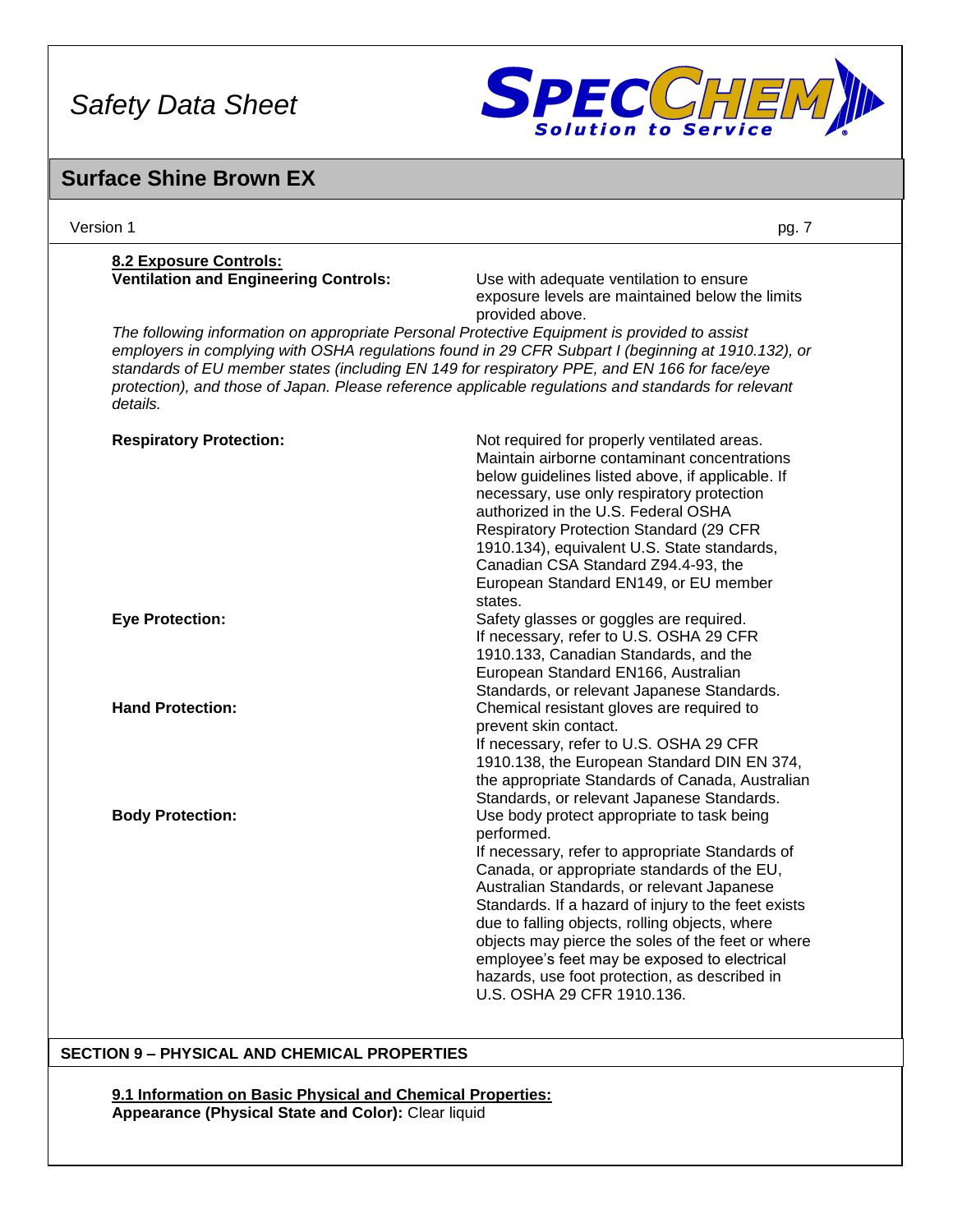

### **Surface Shine Brown EX**

Version 1 pg. 8

| <b>Odor:</b> Characteristic hydrocarbon                          |
|------------------------------------------------------------------|
| <b>Odor Threshold:</b> No data available                         |
| <b>pH:</b> No data available                                     |
| Melting/Freezing Point: No data available                        |
| Boiling Point: 212°F (100°C)                                     |
| <b>Flash Point:</b> $64^{\circ}F$ (18 $^{\circ}C$ )              |
| Evaporation Rate: No data available                              |
| Flammability (Solid; Gas): Not applicable                        |
| Upper/Lower Flammability or Explosion Limits: LEL 0.7%, UFL 7.5% |
| Vapor Pressure (mm Hg @ 20°C (68° F): 11 mm Hg 100°F             |
| Vapor Density: No data available                                 |
| Relative Density: No data available                              |
| Specific Gravity: 1.04g/cm3                                      |
| <b>Solubility in Water: Not miscible</b>                         |
| Weight per Gallon: 8.68lb/gal                                    |
| Partition Coefficient (n-octanol/water): No data available       |
| Auto-Ignition Temperature: No data available                     |
| Decomposition Temperature: No data available                     |
| Viscosity: No data available                                     |
|                                                                  |

**9.2 Other Information:** No data available

#### **SECTION 10 – STABILITY AND REACTIVITY**

| <b>10.1 Reactivity:</b><br>10.2 Stability:<br>10.3 Possibility of Hazardous Reactions: Will not occur.<br><b>10.4 Conditions to Avoid:</b> | This product is not reactive.<br>Stable under conditions of normal storage and use.<br>Avoid excessive temperatures, exposure to sunlight, sources |
|--------------------------------------------------------------------------------------------------------------------------------------------|----------------------------------------------------------------------------------------------------------------------------------------------------|
|                                                                                                                                            | of ignition.                                                                                                                                       |
| <b>10.5 Incompatible Substances:</b>                                                                                                       | Strong oxidizing agents.                                                                                                                           |
| 10.6 Hazardous Decomposition Products: Carbon monoxide and dioxide smoke.                                                                  |                                                                                                                                                    |

#### **SECTION 11 – TOXICOLOGY INFORMATION**

| 11.1 Information on Toxicological Effects: |                 |                       |                          |
|--------------------------------------------|-----------------|-----------------------|--------------------------|
| <b>Toxicity Data:</b>                      |                 |                       |                          |
| Petroleum naptha,                          | 64742-95-6      | LD50 Dermal - Rabbit  | $>2000$ mg/kg            |
| light aromatic                             |                 | LC50 Inhalation - Rat | 10,00 mg/mg <sup>3</sup> |
|                                            |                 | LD50 Oral - Rat       | 13000 mg/kg              |
| Dimethyl Carbonate                         | 616-38-6        | LD50 Dermal - Rabbit  | 5000 mg/kg               |
|                                            |                 | LC50 Inhalation - Rat | 140 mg/L (4h)            |
| 1,2,4,-Trimethylbenzene<br>$95 - 63 - 6$   | LD50 Oral - Rat | 5000 mg/kg            |                          |
|                                            |                 | LC50 Inhalation - Rat | 18 mg/L (4h)             |
|                                            | 108-67-8        | LD50 Oral - Rat       | 5000mg/kg                |
| $1,3,5$ – Trimethylbenzene                 |                 | LC50 Inhalation - Rat | 24 mg/L (4h)             |
| <b>Proprietary Solvent Blend</b>           | N/E             | N/E                   | N/E                      |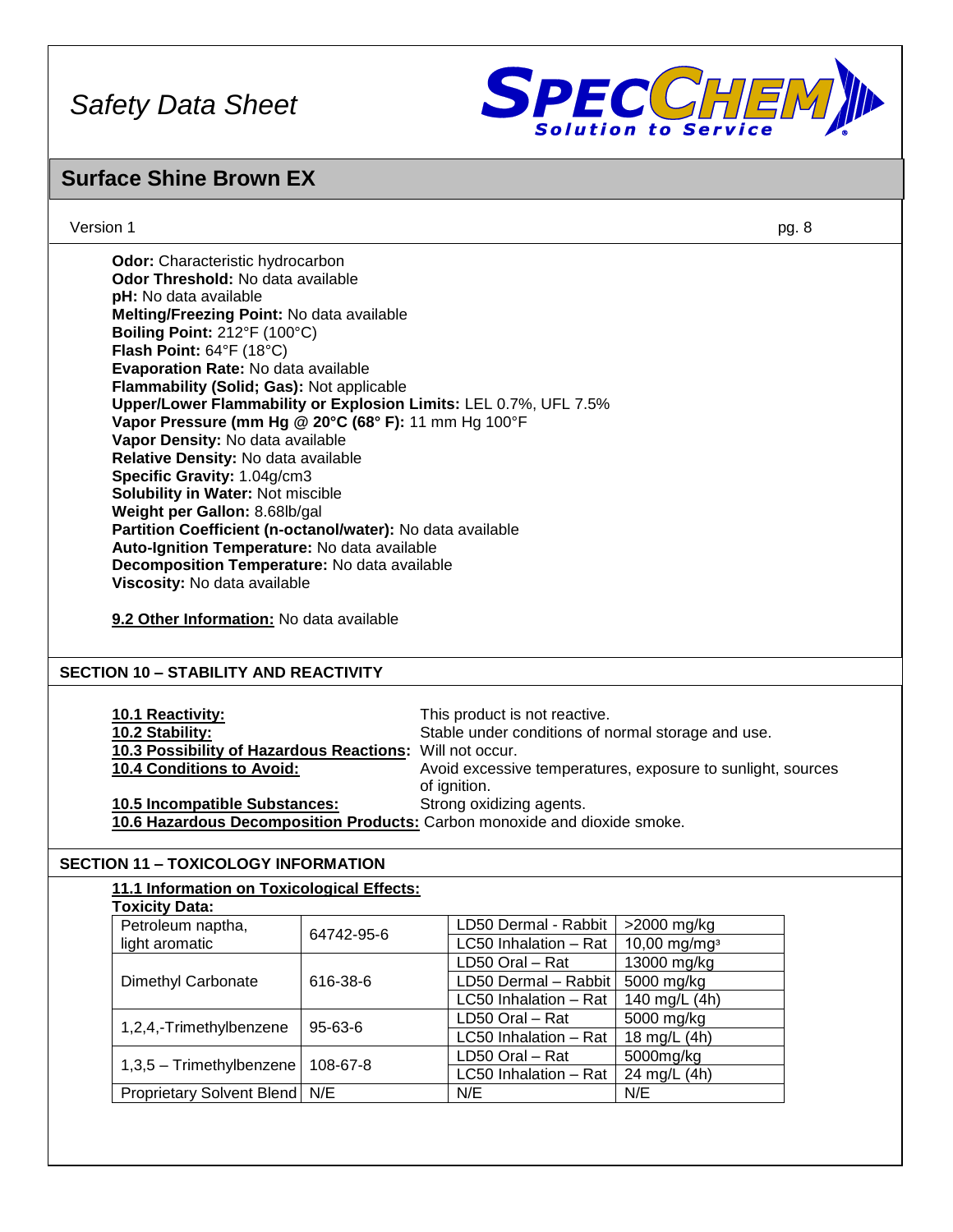

### **Surface Shine Brown EX**

| Version 1                            | pg. 9                                                                                                                                                                                                             |
|--------------------------------------|-------------------------------------------------------------------------------------------------------------------------------------------------------------------------------------------------------------------|
| <b>Suspected Cancer Agent:</b>       | Ingredients within this product are found on one or more of the<br>following lists: FEDERAL OSHA Z LIST, NTP, IARC, or<br>CAL/OSHA and therefore are considered to be cancer-causing<br>agents by these agencies. |
| Irritancy:                           | Skin and respiratory irritant.                                                                                                                                                                                    |
| <b>Sensitization to the Product:</b> | This product is not expected to cause skin sensitization.                                                                                                                                                         |
| <b>Germ Cell Mutagenicity:</b>       | This product contains ingredients that are suspected to be a<br>germ cell mutagenic.                                                                                                                              |
| <b>Reproductive Toxicity:</b>        | This product is not expected to be a human reproductive<br>toxicant.                                                                                                                                              |

#### **SECTION 12 – ECOLOGICAL INFORMATION**

#### **12.1 Toxicity:**

| Petroleum naptha,                      | 64742-95-6 | $LC50 - Fish$  | $9.2 \text{ mg/l} - 96 \text{h}$ |
|----------------------------------------|------------|----------------|----------------------------------|
| light aromatic                         |            | $EC50 - Algae$ | $3.3 \text{ mg/l}$               |
| Dimethyl Carbonate                     | 616-38-6   | $LC50 - Fish$  | 1000mg/L $-$ 96h                 |
| 1,2,4,-Trimethylbenzene                | 95-63-6    | $LC50 - Fish$  | 7.72mg/L – 96h                   |
| $1,3,5$ – Trimethylbenzene   108-67-8  |            | $LC50 - Fish$  | $3.48$ mg/L $-96$ h              |
| <b>Proprietary Solvent Blend   N/E</b> |            | N/E            | N/E                              |

**12.2 Persistence and Degradability:** No specific data available on this product.

**12.3 Bioaccumulative Potential: No specific data available on this product.**<br>**12.4 Mobility in Soil: No specific data available on this product.** No specific data available on this product.

**12.5 Results of PBT and vPvB Assessment:** No specific data available on this product.

- **12.6 Other Adverse Effects:** No data available
- **12.7 Water Endangerment Class:** At present, there are no ecotoxicological assessments
- 

for this product.

#### **SECTION 13 – DISPOSAL CONSIDERATIONS**

**13.1 Waste Treatment Methods:** Waste disposal must be in accordance with appropriate U.S. Federal, State, and local regulations, those of Australia, EU Member States and Japan.

#### **13.2 EU Waste Code:** Not determined

### **SECTION 14 - TRANSPORTATION INFORMATION**

### **14.1 U.S. Department of Transportation (DOT) Shipping Regulations:**

*This product is classified (per 49 CFR 172.101) by the U.S. Department of Transportation, as follows.* **UN Identification Number:** UN1139 **Proper Shipping Name: Coating Solution** Hazard Class Number and Description: Class 3 – Flammable Liquid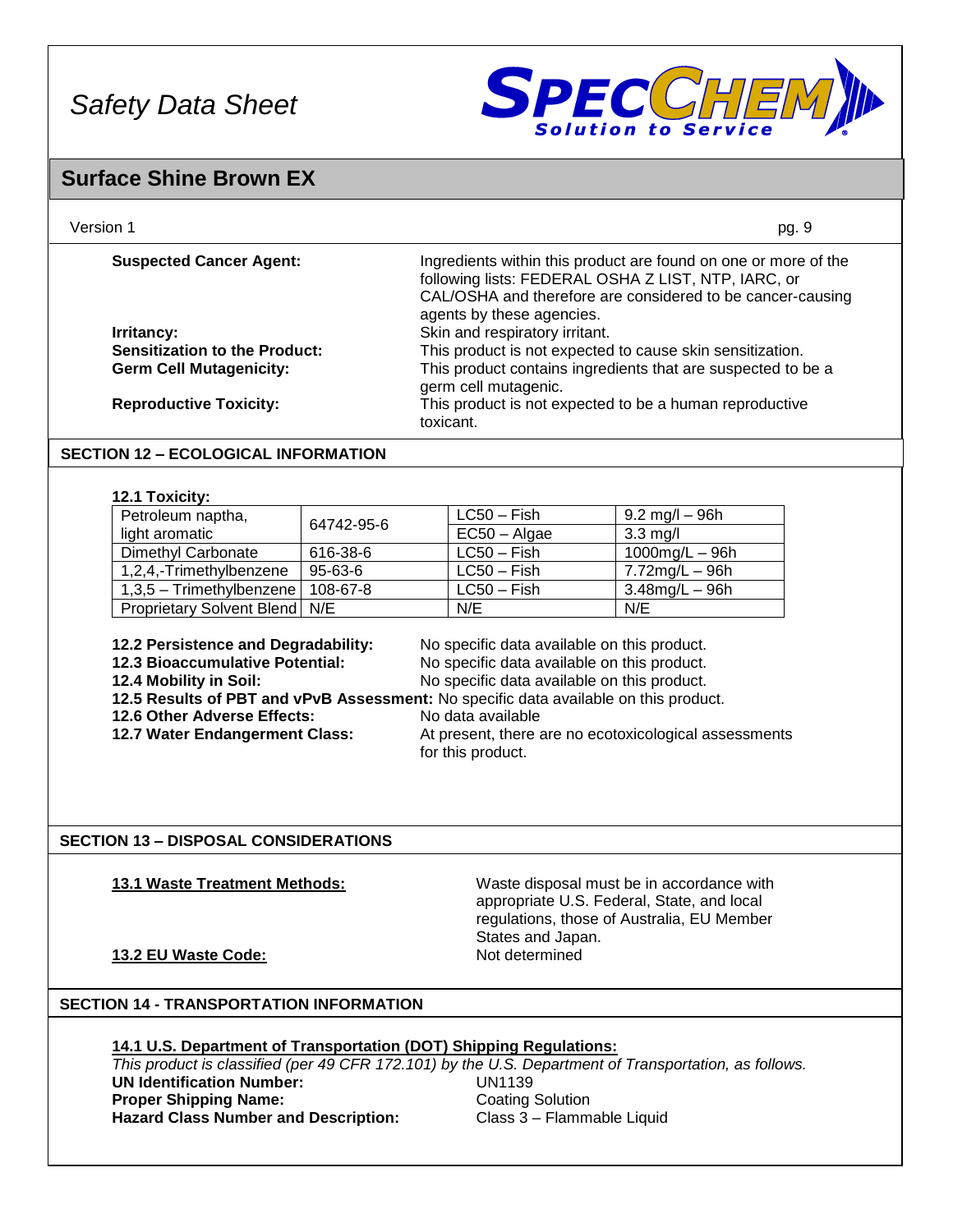

### **Surface Shine Brown EX**

| Version 1                                                                                                                                                                                                                                                                                                                                                                                                                                                                                                                                                                                                                                                                                                                                                                                                                                                                                                                                                                                                                                                                                                                                                                                                                                                                                                  | pg. 10                                               |  |  |
|------------------------------------------------------------------------------------------------------------------------------------------------------------------------------------------------------------------------------------------------------------------------------------------------------------------------------------------------------------------------------------------------------------------------------------------------------------------------------------------------------------------------------------------------------------------------------------------------------------------------------------------------------------------------------------------------------------------------------------------------------------------------------------------------------------------------------------------------------------------------------------------------------------------------------------------------------------------------------------------------------------------------------------------------------------------------------------------------------------------------------------------------------------------------------------------------------------------------------------------------------------------------------------------------------------|------------------------------------------------------|--|--|
| <b>Packing Group:</b>                                                                                                                                                                                                                                                                                                                                                                                                                                                                                                                                                                                                                                                                                                                                                                                                                                                                                                                                                                                                                                                                                                                                                                                                                                                                                      | Ш                                                    |  |  |
| <b>DOT Label(s) Required:</b>                                                                                                                                                                                                                                                                                                                                                                                                                                                                                                                                                                                                                                                                                                                                                                                                                                                                                                                                                                                                                                                                                                                                                                                                                                                                              | Flammable Liquid                                     |  |  |
| <b>North American Emergency</b>                                                                                                                                                                                                                                                                                                                                                                                                                                                                                                                                                                                                                                                                                                                                                                                                                                                                                                                                                                                                                                                                                                                                                                                                                                                                            |                                                      |  |  |
| <b>Response Guidebook Number:</b>                                                                                                                                                                                                                                                                                                                                                                                                                                                                                                                                                                                                                                                                                                                                                                                                                                                                                                                                                                                                                                                                                                                                                                                                                                                                          | 128                                                  |  |  |
| <b>14.2 Environmental Hazards:</b>                                                                                                                                                                                                                                                                                                                                                                                                                                                                                                                                                                                                                                                                                                                                                                                                                                                                                                                                                                                                                                                                                                                                                                                                                                                                         |                                                      |  |  |
| <b>Marine Pollutant:</b>                                                                                                                                                                                                                                                                                                                                                                                                                                                                                                                                                                                                                                                                                                                                                                                                                                                                                                                                                                                                                                                                                                                                                                                                                                                                                   | The components of this product are designated by the |  |  |
|                                                                                                                                                                                                                                                                                                                                                                                                                                                                                                                                                                                                                                                                                                                                                                                                                                                                                                                                                                                                                                                                                                                                                                                                                                                                                                            | Department of Transportation to be Marine Pollutants |  |  |
|                                                                                                                                                                                                                                                                                                                                                                                                                                                                                                                                                                                                                                                                                                                                                                                                                                                                                                                                                                                                                                                                                                                                                                                                                                                                                                            | (49 CFR 172.101, Appendix B).<br>None                |  |  |
| <b>14.3 Special Precaution for User:</b><br>14.4 International Air Transport Association                                                                                                                                                                                                                                                                                                                                                                                                                                                                                                                                                                                                                                                                                                                                                                                                                                                                                                                                                                                                                                                                                                                                                                                                                   |                                                      |  |  |
| <b>Shipping Information (IATA):</b>                                                                                                                                                                                                                                                                                                                                                                                                                                                                                                                                                                                                                                                                                                                                                                                                                                                                                                                                                                                                                                                                                                                                                                                                                                                                        | This product is considered as dangerous goods.       |  |  |
| 14.5 International Maritime Organization                                                                                                                                                                                                                                                                                                                                                                                                                                                                                                                                                                                                                                                                                                                                                                                                                                                                                                                                                                                                                                                                                                                                                                                                                                                                   |                                                      |  |  |
| <b>Shipping Information (IMO):</b>                                                                                                                                                                                                                                                                                                                                                                                                                                                                                                                                                                                                                                                                                                                                                                                                                                                                                                                                                                                                                                                                                                                                                                                                                                                                         |                                                      |  |  |
| <b>UN Identification Number:</b>                                                                                                                                                                                                                                                                                                                                                                                                                                                                                                                                                                                                                                                                                                                                                                                                                                                                                                                                                                                                                                                                                                                                                                                                                                                                           | <b>UN1139</b>                                        |  |  |
| <b>Proper Shipping Name:</b>                                                                                                                                                                                                                                                                                                                                                                                                                                                                                                                                                                                                                                                                                                                                                                                                                                                                                                                                                                                                                                                                                                                                                                                                                                                                               | <b>Coating Solution</b>                              |  |  |
| <b>Hazard Class Number and Description:</b>                                                                                                                                                                                                                                                                                                                                                                                                                                                                                                                                                                                                                                                                                                                                                                                                                                                                                                                                                                                                                                                                                                                                                                                                                                                                | Class 3 - Flammable Liquids                          |  |  |
| <b>Packing Group:</b>                                                                                                                                                                                                                                                                                                                                                                                                                                                                                                                                                                                                                                                                                                                                                                                                                                                                                                                                                                                                                                                                                                                                                                                                                                                                                      | $\mathbf{II}$                                        |  |  |
| <b>EMS-No:</b>                                                                                                                                                                                                                                                                                                                                                                                                                                                                                                                                                                                                                                                                                                                                                                                                                                                                                                                                                                                                                                                                                                                                                                                                                                                                                             | $F-E-S-E$                                            |  |  |
| <b>SECTION 15 - REGULATORY INFORMATION</b>                                                                                                                                                                                                                                                                                                                                                                                                                                                                                                                                                                                                                                                                                                                                                                                                                                                                                                                                                                                                                                                                                                                                                                                                                                                                 |                                                      |  |  |
| 15.1 Safety, Health and Environmental Regulations Specific for the Substance or Mixture:<br><b>United States Regulations:</b><br><b>U.S. SARA Reporting Requirements:</b><br>The components of this product are not subject to the reporting requirements of Sections 302, 304, and 313<br>of Title III of the Superfund Amendments and Reauthorization Act.<br><b>U.S. SARA 311/312:</b><br>Acute Health: Yes; Chronic Health: Yes; Fire: Yes; Reactivity; No<br><b>U.S. CERCLA Reportable Quantity:</b><br>T-Butyl Acetate $-5,000$<br><b>U.S. TSCA Inventory Status:</b><br>The components of this product are listed on the TSCA Inventory or are exempted from listing.<br><b>Other U.S. Federal Regulations:</b><br>None known<br><b>California Safe Drinking Water and Toxic Enforcement Act (Proposition 66):</b><br>This product does not contain ingredients on the Proposition 65 Lists.<br>15.2 Canadian Regulations:<br><b>Canadian DSL/NDSL Inventory Status:</b><br>Components are DSL Listed, NDSL Listed and/or are exempt from listing<br><b>Other Canadian Regulations:</b><br>Not applicable<br><b>Canadian Environmental Protection Act (CEPA) Priorities Substances Lists:</b><br>This product has been classified in accordance with the hazard criteria of the Controlled Products |                                                      |  |  |
| Regulations and the MSDS contains all of the information required by those regulations.<br><b>Canadian WHMIS Classification and Symbols:</b><br>This product is Class B2, Flammable Liquid, and D2B, Materials causing other toxic effects, per WHMIS<br><b>Controlled Product Regulations.</b>                                                                                                                                                                                                                                                                                                                                                                                                                                                                                                                                                                                                                                                                                                                                                                                                                                                                                                                                                                                                            |                                                      |  |  |